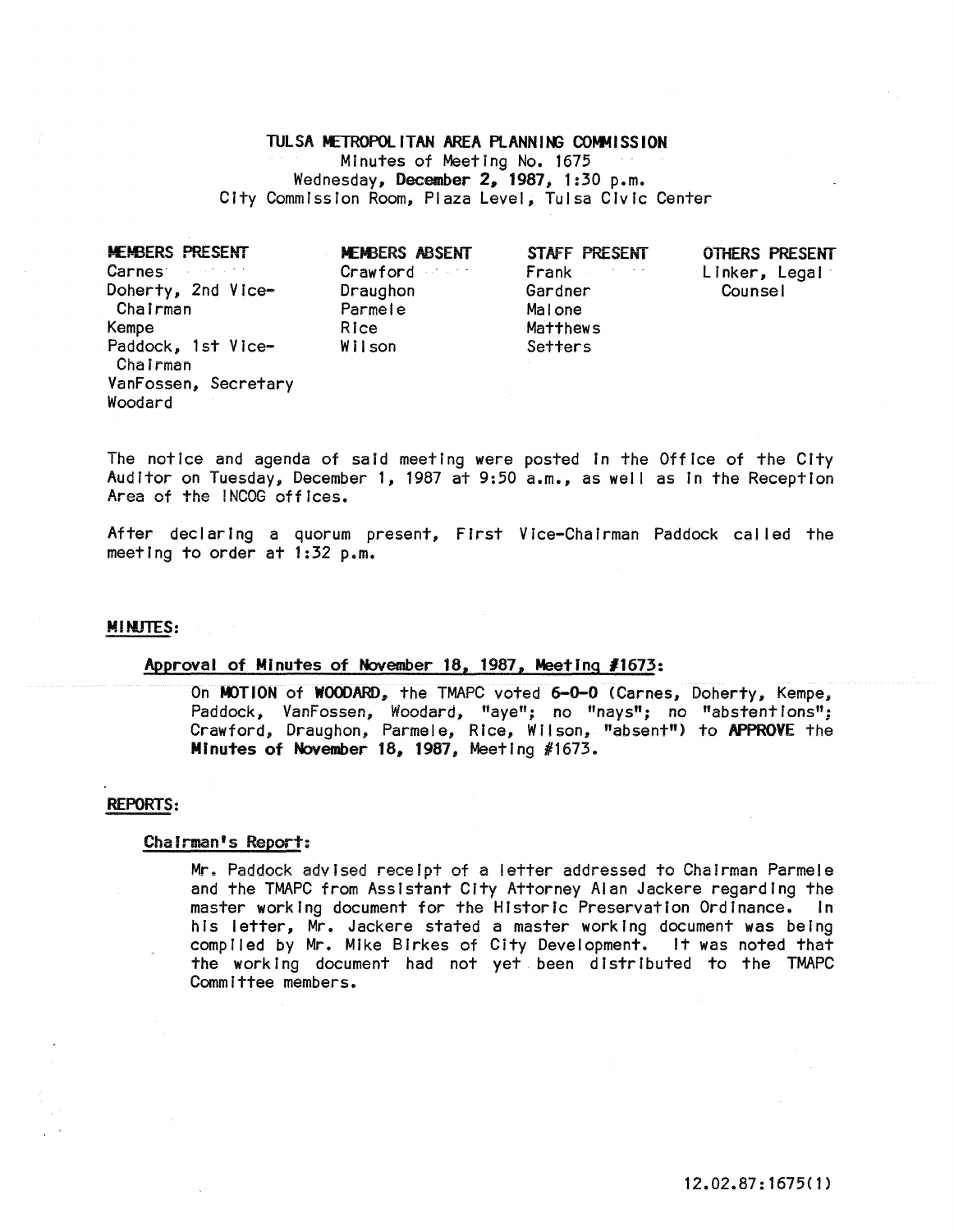# REPORTS - Cont'd

# Committee Reports:

Mr. Paddock announced the Rules & Regulations Committee had met this date to review proposed revisions to Appendix A of the Subdivision Regulations and Section 279 of the City Ordinance, pertaining to the Septic System Study for South Tulsa. He further announced this Committee would be meeting next Wednesday to continue discussions relating to the Historic Preservation Ordinance.

# SUBO **IV** IS IONS:

#### LOT SPLITS FOR DISCUSSION:

#### L-16973 Nagles/Straub (1894) 10130 East 29th Street (RS-3)

In the opinion of the Staff, the lot split(s) listed above meets the Subdivision and Zoning Regulations, but all residential lot split applications which contain a lot having more than three side lot lines cannot be processed as a prior approval lot spl It. Such lot spl Its shall require a five day written notice to the abutting owner(s). Deeds for such lot splits shall not be stamped or released until the TMAPC has approved said lot split in a public hearing. APPROVAL is recommended on this application.

# TMAPC ACTION: 6 members preserrt

On MOTION of WOODARD, the TMAPC voted 6-0-0 (Carnes, Doherty, Kempe, en terrent of seeds. Woodard, "aye"; no "nays"; no "abstentions"; Crawford,<br>Draughon, Parmele, Rice, Wilson, "absent") to APPROVE L-16973 "absent") to APPROVE L-16973 Nagles/Straub, as recommended by Staff.

## LOT SPLITS FOR RATIFICATION OF PRIOR APPROVAL:

| L-16967 (1683) Donovan |  |                      | L-16971 (2503) Neal/Tamara |
|------------------------|--|----------------------|----------------------------|
| L-16968 (3602) TDA     |  | L-16974 (182) Tanner |                            |
| $L-16969$ (392) Wiley  |  |                      |                            |

# TMAPC ACTION: 6 members present

On MOTION of DOHERTY, the TMAPC voted 6-0-0 (Carnes, Doherty, Kempe, Paddock, VanFossen, Woodard, "aye"; no "nays"; no "abstentions"; Crawford, Draughon, Parmele, Rice, Wilson, "absent") to APPROVE the Above Listed Lots Splits for Ratification of Prior Approval, as recommended by Staff.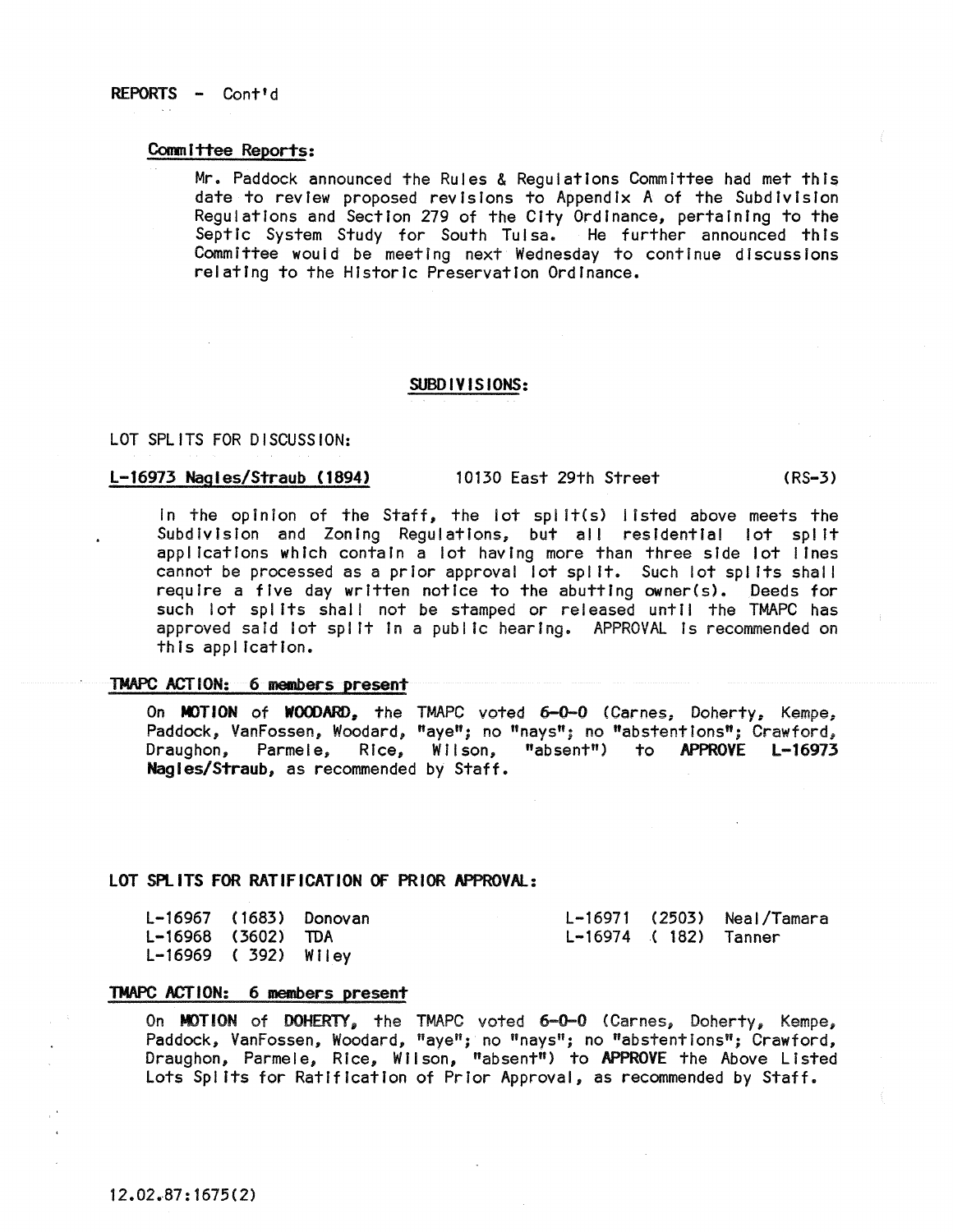CONSIDER APPROVAL OF AMENDMENTS TO THE DISTRICT 11 PLAN MAP AND/OR TEXT TO DESIGNATE TWO TYPE I MEDIUM INTENSITY NODES, ONE EACH AT THE NORTHEAST AND NORTHWEST CORNERS OF PINE STREET AND UNION AVENUE, AND RELATED MATTERS

## STAFF ANALYSIS:

In response to a request from J. D. Metcalfe, Commissioner of Streets and Public Property (see attached letter dated October 28, 1987) the TMAPC set a public hearing date of December 2, 1987 to consider amending the District 11 Plan Map to establish Type I Medium Intensity Nodes (467'  $\times$ 467') at the northeast and northwest corners of West PIne and North UnIon. The District 11 Plan Map currently designates a ten acre Type II Medium IntensIty Node at the northwest and southwest corners of the Intersection of West Pine and the Osage Expressway. Approximately ten acres of CS zoning has been approved at the northwest corner; although, the land has been developed by the City for a large storm water detention facility. According to the Major Street and Highway Plan, West Pine Is designated as a Secondary Arterial Street and North Union Is designated as a Residential Collector.

The District 11 Plan currently designates all land which abuts the intersection of West Pine and Union as Low Intensity - No Specific Land Use. All land north of West Pine is presently vacant and zoned RM-1; land at the northwest corner is also included in PUD 232 which has been approved for a two story condominium building containing 198 dwelling units with related and accessory recreational and leisure time facilities. All land south of West Pine is zoned RS-3 and the general pattern of development Is detached single-family residential.

The requested change could be approached as relocating the planned and zoned intensity from Its present location at West Pine and the Osage Expressway to the requested locations at the northeast and northwest<br>corners of West Pine and North Union. The overall medium intensity at corners of West Pine and North Union. this Intersection should be limited to ten acres, the amount presently zoned to the east. Staff further recommends that the Comprehensive Plan Text require the filing of a PUD prior to release of the subdivision plat and bulldlng permits. The Staff also recommends that the land which Is presently zoned CS at the Intersection of the Expressway and West Pine be rezoned to an R-Resldential category, or to AG-Agrlculture as a condition of granting the nodal designations and Comprehensive Plan amendments for District 11.

#### Comments & Discussion:

In reply to Mr. Doherty, Mr. Frank clarified that a PUD would have to be submitted at the time of, or prior to, the final release of a subdivision plat.

Mr. VanFossen advised the Comprehensive Plan Committee had met to review this matter and recommended approval to the TMAPC of these amendments.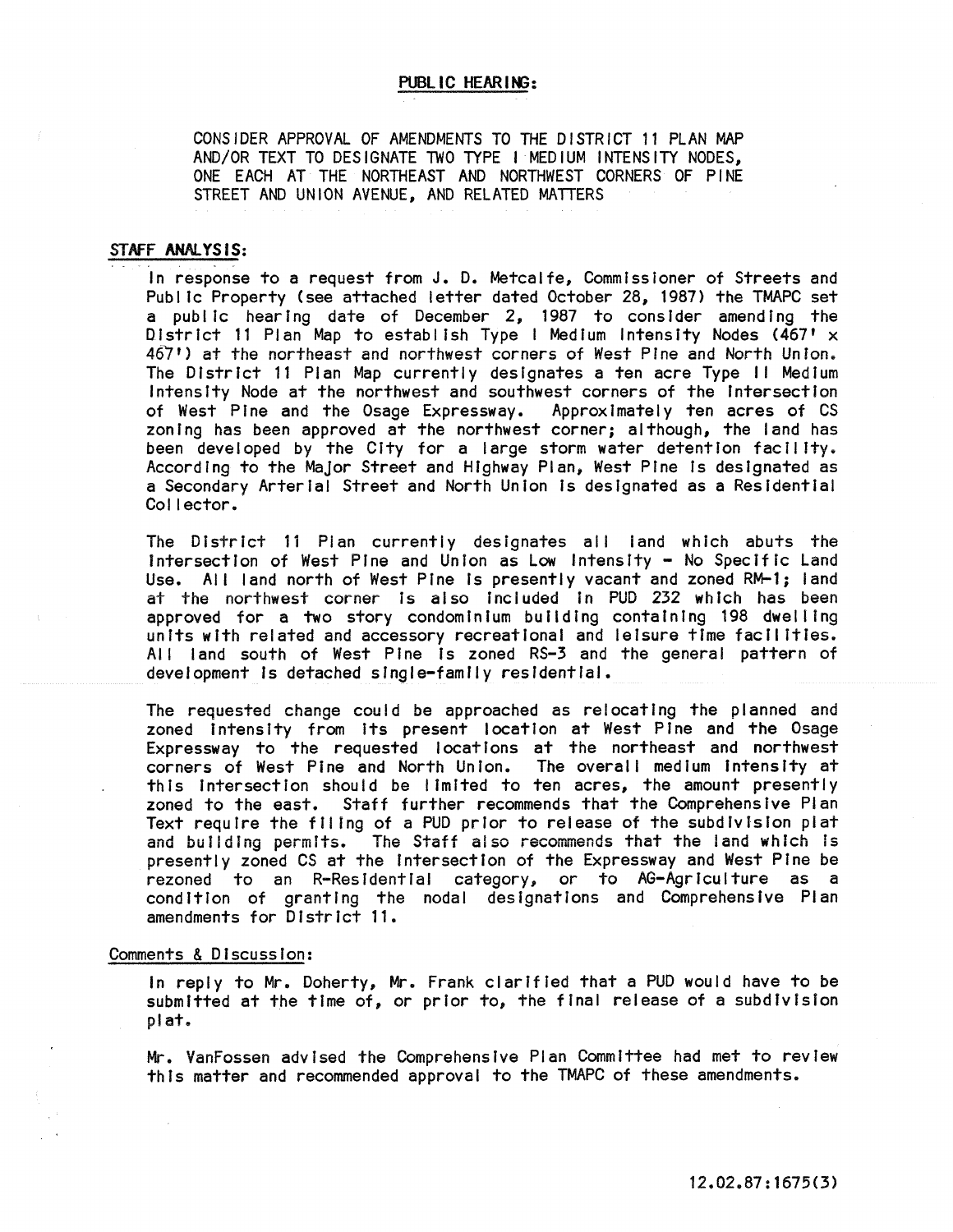Ms. Kathryn Hinkle (1730 West Virgin Street), District 11 Chairman, stated their primary concern had already been addressed through the requirement<br>of a PUD. She added the residents were not opposed to the suggested She added the residents were not opposed to the suggested amendments.

Ms. Jack A. Smith (1418 North Union) stated she was not opposed to this, but she had concerns as to the type of development that might come Into this area. Mr. VanFossen advised that the Staff recommendation suggested that development be Ilmtted to "neighborhood serving" retail and office uses. Mr. Doherty added that the TMAPC would review any PUD proposal submitted, which would require notice to the resIdents, and would provide an opportunity for their input.

Mr. Roy Johnsen reiterated that the Intensity would not be affected, and should an analysis be done on the intensity, it would probably indicate the overall Intensity would be reduced. He further pointed out that the nearest single-family to the north and east was owned by Gilcrease HII Is Development Company, who also had all the other undeveloped land in Gilcrease Hills. Therefore, with a major stake in this area, Gilcrease HI!!s Deve!opment Company had an Interest In assuring this be conducted in appropriate manner. Mr. Johnsen advised he has discussed the requirement of a PUD with his cl lent, and this was acceptable to them.

Upon a suggestion from Mr. Paddock, Mr. Gardner agreed that the wording In the proposed amendment regarding the PUD requirement was to be "shal I" and not "should"; thereby making a PUD mandatory. Mr. Linker cautioned the TMAPC on thinking they could start requiring a PUD after the fact of zoning. He commented that, once the zoning was granted, an appl icant had the right to develop within the zoning. In this case, It was being represented that a PUD would be submitted; however, the TMAPC had never required a PUD at the platting stage. Mr. Gardner remarked that Staff was handling this particular case essentially the same way the "sump area" was<br>treated in south Tulsa. In that Staff was recoonizing certain treated In south Tulsa, In that Staff was recognizing circumstances that would require the filing of a PUD. He continued by stating the difference In this case was that the PUD was being triggered on the plat filing and not the zoning filing. Mr. Gardner pointed out that Staff also felt a PUD should be requIred because this area was not a node, in that this was not the intersection of two secondary arterials. Discussion continued on the unique qual itles of this case and the requirement of a PUD.

## TMAPC ACTION: 6 members present

On MOTION of VANFOSSEN, the TMAPC voted 6-0-0 (Carnes, Doherty, Kempe, Paddock, VanFossen, Woodard, "aye"; no "nays"; no "abstentions"; Crawford, Draughon, Parmele, Rice, WIlson, "absent") to APPROVE the Amendments to the District 11 Plan Map and Text, as recommended by Staff, as fol lows:

MAP: Designate a Type I Medium Intensity Node at the northeast and northwest corners of Pine Street and Union Avenue. Rezone the northwest and southwest corners of the intersection of Pine Street and the Osage Expressway from CS to an R-Resldential or AG-Agriculture District.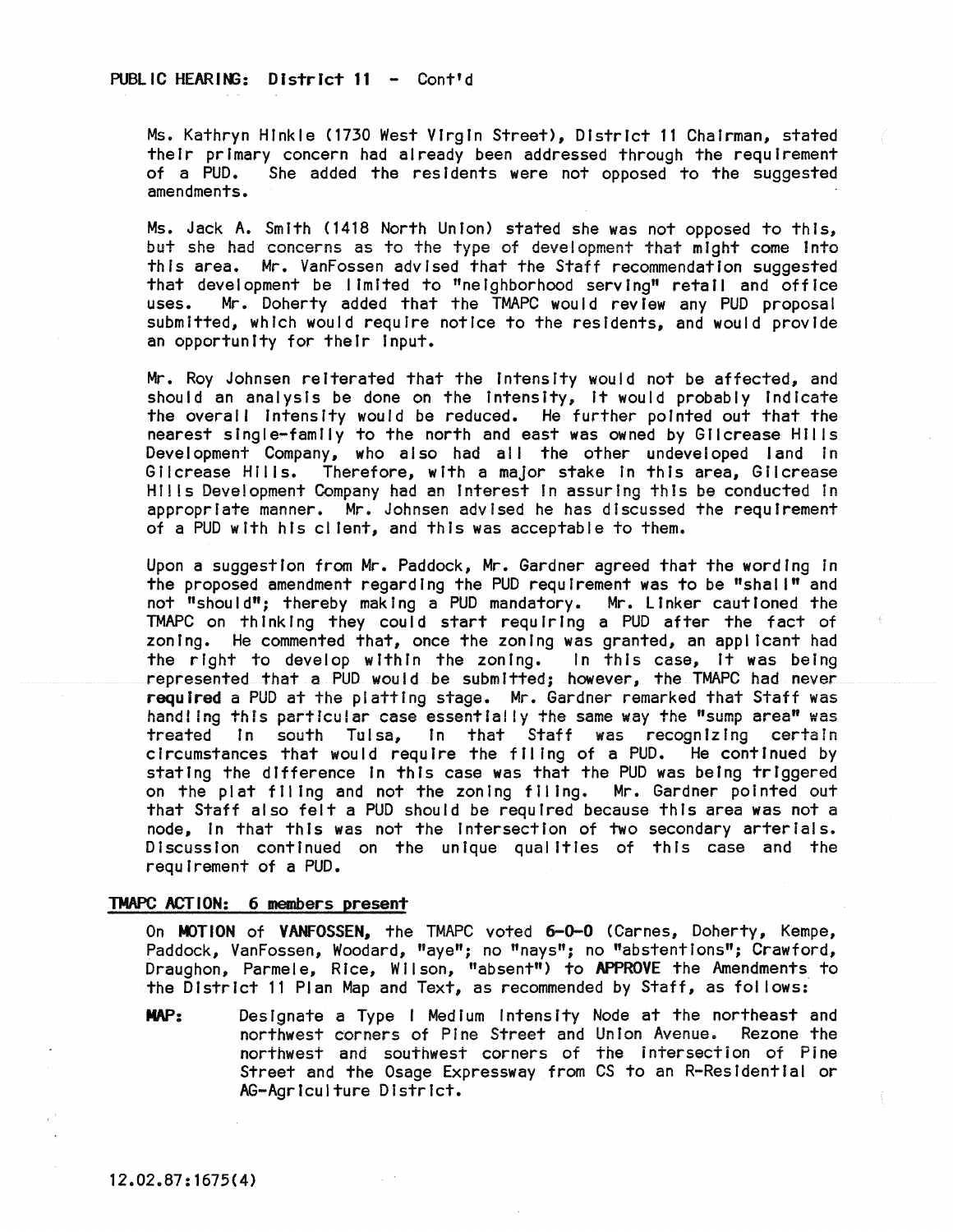PUBLIC HEARING: District 11 - Cont'd

TEXT: (Add) 4.4.1.2.5

The medium intensity designations at the northeast and northwest corners of West Pine and Union should be limited to ten acres (one 5-acre node at each corner). .

- 4.4.1.2.6 Before release of any subdivision plats or bulldlng permits for the nodes at the northeast and northwest corners of West Pine and Union, a PUD shall be filed and approved. Uses permitted in the PUD should be limited to neighborhood-serving office and retail.
- 4.4.1.2.7 At such time as the West Pine/Union nodes are rezoned to a Medium Intensfty classification, the CS-zoned property at the intersection of the Osage Expressway and West Pine should be downzoned to an R or an AG classification.

# \* \* \* \* \* \* \*

CONS!DER APPROVAL OF AMENDMENTS TO THE D!STRICT 17 PLAN MAP AND TEXT TO DESIGNATE THE EASTLAND SHOPPING MALL, LOCATED AT THE SOUTHWEST CORNER OF EAST 21ST STREET AND SOUTH 145TH EAST AVENUE, AS A SPECIAL DISTRICT

#### Comments & Discussion:

Mr. Frank advised written notice had been sent to the owners of Eastland<br>Mall in Indiana: however, he was unable to make phone contact. Mr. Mall in Indiana; however, he was unable to make phone contact. VanFossen advised the Comprehensive Plan Committee had recommended approval, but felt that the owners should be notlfled of these changes. Therefore, he suggested a two week continuance in order to allow Staff time to make contact with the owners of the mall, either locally or in Indiana.

## TMAPC ACTION: 6 members present

On MOTION of VANFOSSEN, the TMAPC voted 8-0-0 (Carnes, Doherty, Kempe, Paddock, VanFossen, Woodard, "aye"; no "nays"; no "abstentions"; Crawford, Draughon, Parmele, Rice, Wilson, "absent") to **CONTINUE Consideration of** Amendments to the District 17 Plan Map and Text (as outlined above) until Wednesday, December 16, 1987 at 1:30 p.m. In the City Commission Room, City Hall, Tulsa Civic Center.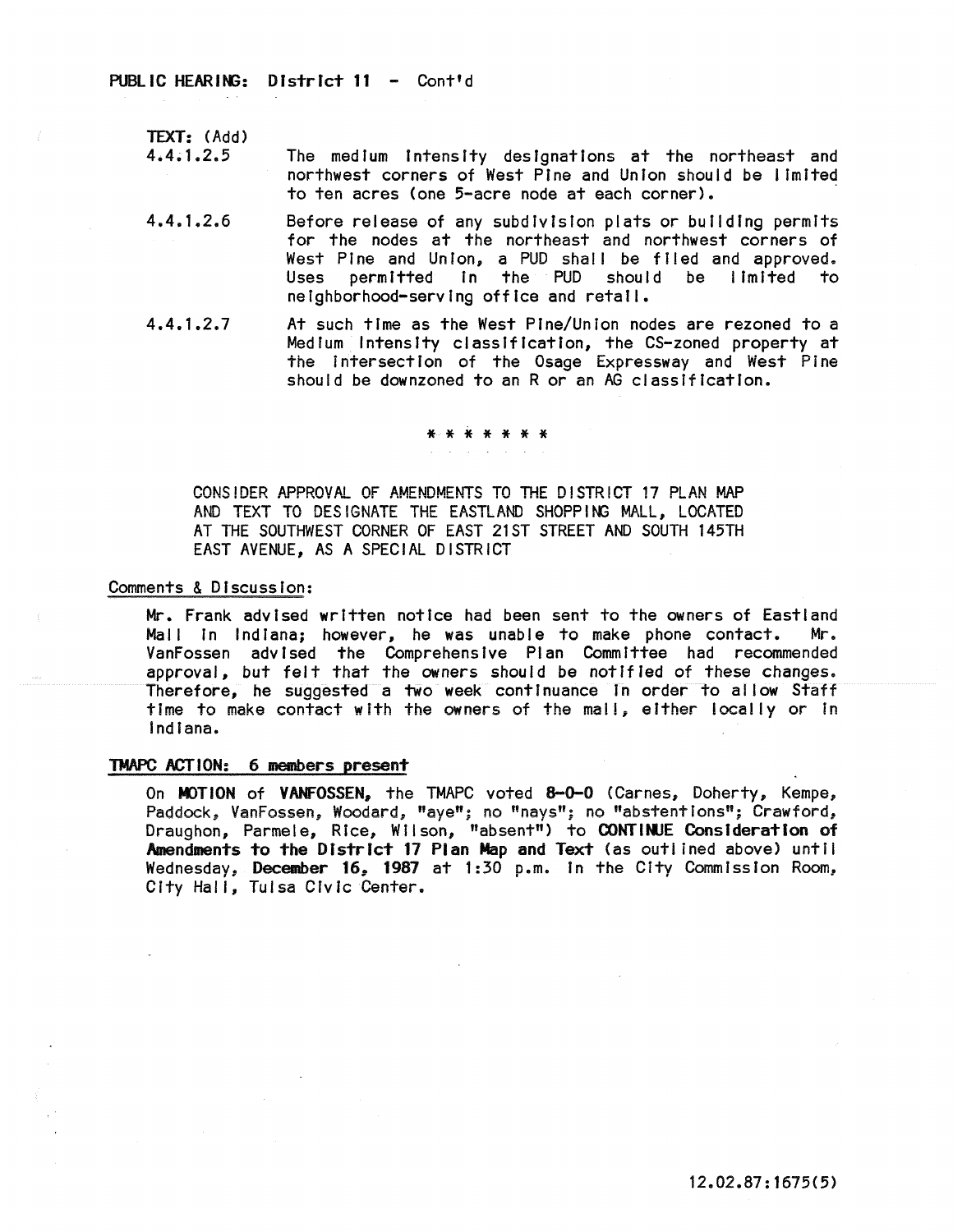\* \* \* \* \* \* \*

CONSIDER APPROVAL OF AMENDMENTS TO THE DISTRICT 18 PLAN MAP AND TEXT REGARDING DELETION OF THE CORRIDOR DESIGNATION ALONG THE EAST SIDE OF THE RIVERSIDE PARKWAY BETWEEN THE 1-44 SKELLY BYPASS AND EAST 91ST STREET, WEST OF SOUTH PEORIA AND WEST OF SOUTH LEWIS

# Comments & Discussion:

In reply to Mr. Paddock, Mr. Gardner clarified that there was no Corridor designation on the Comprehensive Plan between 71st and 81st Street In this area; therefore, no map was included with the agenda. Mr. VanFossen advised the Comprehensive Plan Committee felt this was a housekeeping type matter and recommended approval of the amendments.

First Vice Chairman Paddock advised that the District 18 Chairman was<br>present and had no protest to the amendments. Mr. Gardner further present and had no protest to the amendments. clarIfied that the decision to downgrade Riverside Drive from expressway to a parkway, technIcally, removed the Corridor designation. This process Is just the housekeeping action to amend the maps and text to reflect the previous decision. Mr. VanFossen moved for approval as advertised in the public notice.

## TMAPC ACTION: 6 members present

On MOTION of VANFOSSEN, the TMAPC voted 6-0-0 (Carnes, Doherty, Kempe, Paddock, VanFossen, Woodard, "aye"; no "nays"; no "abstentions"; Crawford, Draughon, Parmele, Rice, Wilson, "absent") to APPROVE the Amendments to the District 18 Plan Map and Text to delete the Corridor deSignation from that area between the Riverside Parkway and South Peoria Avenue, which Is north of East 71st Street and south of the 1-44 Skelly Bypass; and to delete the Corridor designation from that area between the Riverside Parkway and South Lewis Avenue whIch Is north of East 91st Street and south of East 81st Street.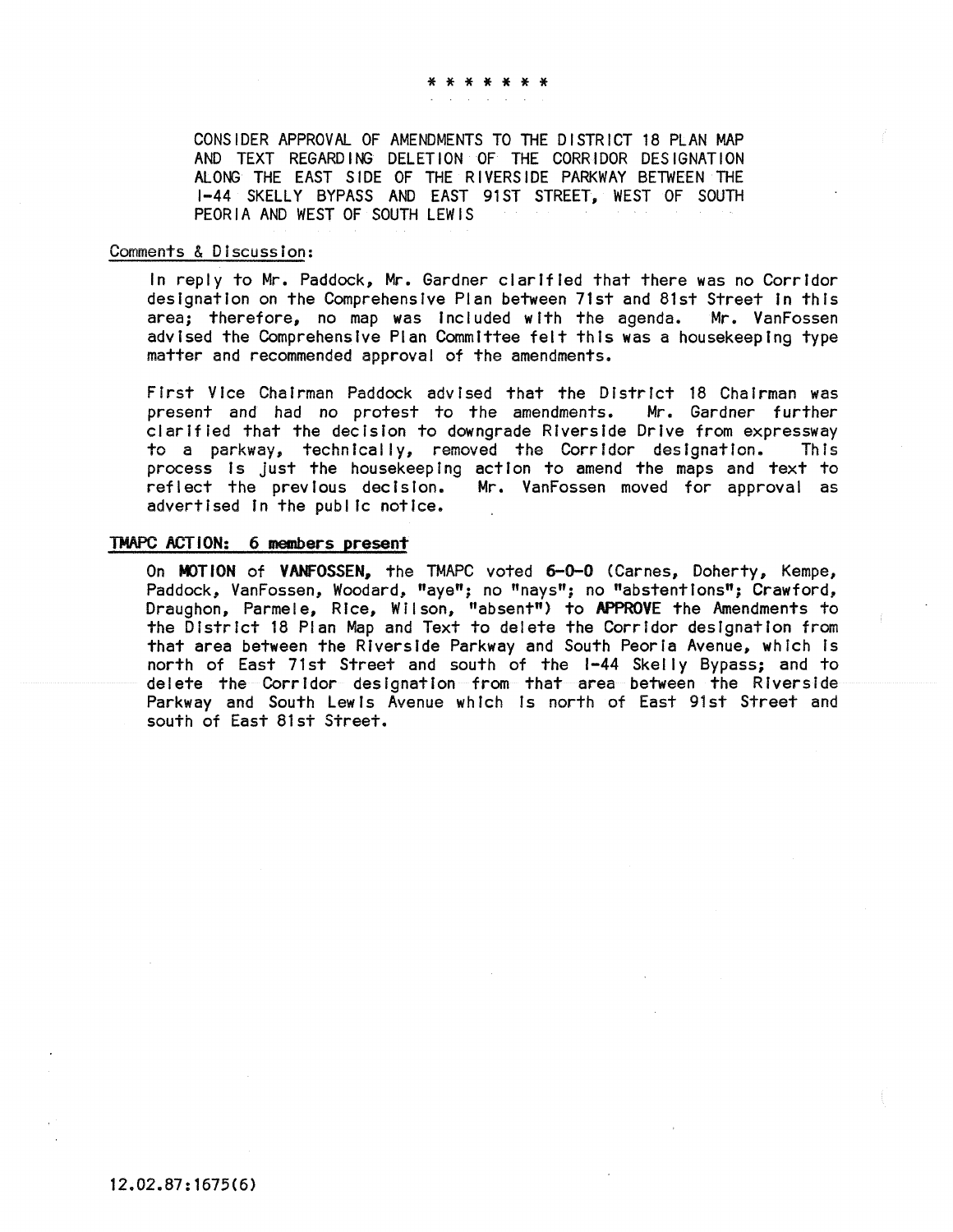#### OTHER BUSINESS:

PUD 405-3: South & West of the SW/c of East 91st Street & South Memorial

# Staff Recommendation: Minor Amendment & Detail Sign Plan Review

The subject tract Is approximately 13 acres In sIze and Is located off the southwest corner of East 91st Street South and South Memorial Drive. The tract has been approved and developed as an automobile mart which consolidates several makes of automobile sales and service into one location. Detail Sign Plan approval was given by the TMAPC on June 24, 1987 to permIt seven monument signs along the South Memorial and East 91st Street frontages. The applicant is now requesting a minor amendment and amended detail sign plan approval to permit Internal directional signs. No notice was given to abutting property owners at the applicant's request.

Review of the applIcant's submitted plot plan and sIgn elevation show a total of eleven directional signs,  $4^{\dagger}$  tall  $\times$  3' wide in size. The signs are Indicated to be constructed out of plywood, set in a dirt fill and temporary in nature. Although they are larger than typical directional **signs, Staff can support the request for directional signs.** 

Therefore, Staff recommends APPROVAL of the minor amendment and amended detail sign plan subject as fol lows:

- I. Subject to the applicant's submitted plot plan and sign elevation, unless modified by the TMAPC.
- 2. Subject to the applicant meetIng all setback requirements for the signs.
- 3. That no sign be constructed on a publ Ie or private easement without the prior concurrence of any affected agency.
- 4. That the signs be located so as not to obstruct sight distances from vehicles entering or leaving the various streets and drives to which the signs are adjacent.
- 5. That the temporary use be lImited to a one year time limit. The app! fcant must remove the sIgns or gaIn additional approval by the TMAPC for an extended perIod of time.

#### Comments & Discussion:

In reply to First Vice-Chairman Paddock, the applicant confirmed agreement to the conditions of the Staff recommendation.

#### TMAPC ACTION: 6 members present

On MOTION of DOHERTY, the TMAPC voted 6-0-0 (Carnes, Doherty, Kempe, Paddock, VanFossen, Woodard, "aye"; no "nays"; no "abstentions"; Crawford, Draughon, Parmele, Rice, Wilson, "absent") to APPROVE the Minor Amendment and Detail Sign Plan for PUD 405-3, as recommended by Staff.